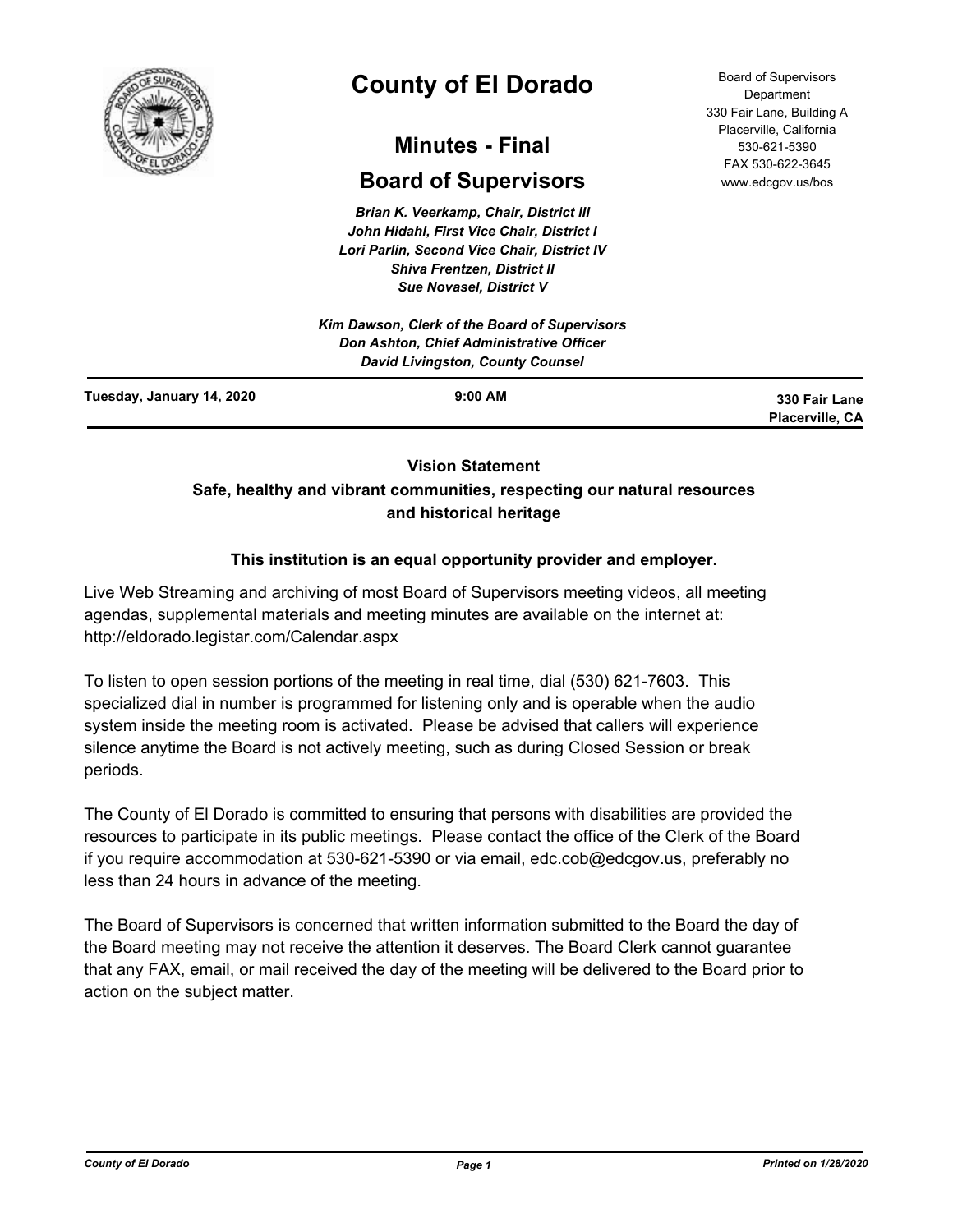The Board meets simultaneously as the Board of Supervisors and the Board of Directors of the Air Quality Management District, In-Home Supportive Services, Public Housing Authority, Redevelopment Agency and other Special Districts.

For Purposes of the Brown Act § 54954.2 (a), the numbered items on this Agenda give a brief description of each item of business to be transacted or discussed. Recommendations of the staff, as shown, do not prevent the Board from taking other action.

Materials related to an item on this Agenda submitted to the Board of Supervisors after distribution of the agenda packet are available for inspection during normal business hours in the public viewing packet located in Building A, 330 Fair Lane, Placerville or in the Board Clerk's Office located at the same address. Such documents are also available on the Board of Supervisors' Meeting Agenda webpage subject to staff's ability to post the documents before the meeting.

# **PROTOCOLS FOR PUBLIC COMMENT**

Public comment will be received at designated periods as called by the Board Chair.

Except with the consent of the Board, individuals shall be allowed to speak to an item only once.

On December 5, 2017, the Board adopted the following protocol relative to public comment periods. The Board adopted minor revisions to the protocol on February 26, 2019, incorporated herein:

Time for public input will be provided at every Board of Supervisors meeting. Individuals will have three minutes to address the Board. Individuals authorized by organizations will have three minutes to present organizational positions and perspectives and may request additional time, up to five minutes. At the discretion of the Board, time to speak by any individual may be extended.

Public comment on certain agenda items designated and approved by the Board may be treated differently with specific time limits per speaker or a limit on the total amount of time designated for public comment. It is the intent of the Board that quasi-judicial matters have additional flexibility depending upon the nature of the issue. It is the practice of the Board to allocate 20 minutes for public comment during Open Forum and for each agenda item to be discussed. (Note: Unless designated on the agenda, there is no Open Forum period during Special Meetings.)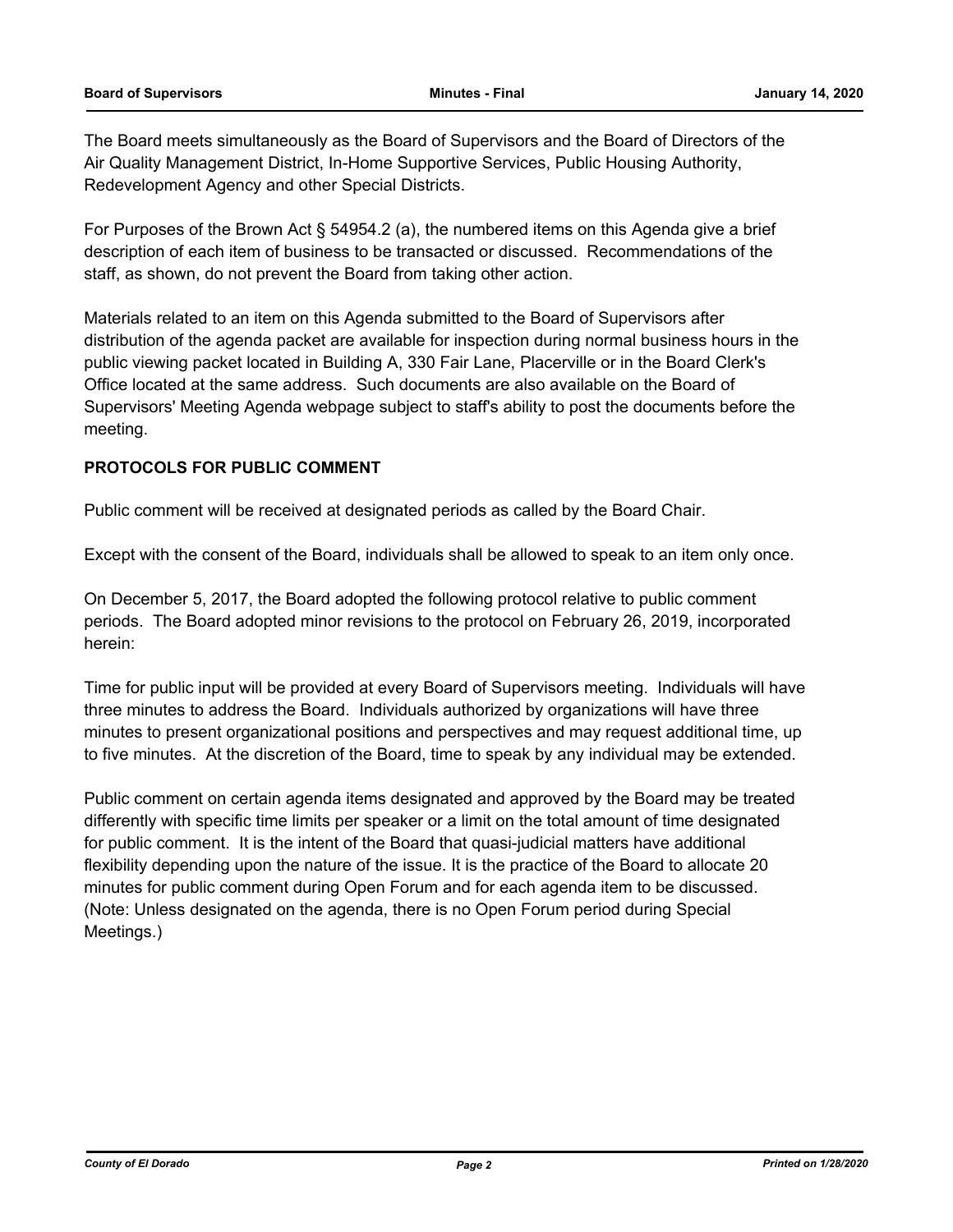Individual Board members may ask clarifying questions but will not engage in substantive dialogue with persons providing input to the Board.

If a person providing input to the Board creates a disruption by refusing to follow Board guidelines, the Chair of the Board may take the following actions:

Step 1. Request the person adhere to Board guidelines. If the person refuses, the Chair may turn off the speaker's microphone.

Step 2. If the disruption continues, the Chair may order a recess of the Board meeting.

Step 3. If the disruption continues, the Chair may order the removal of the person from the Board meeting.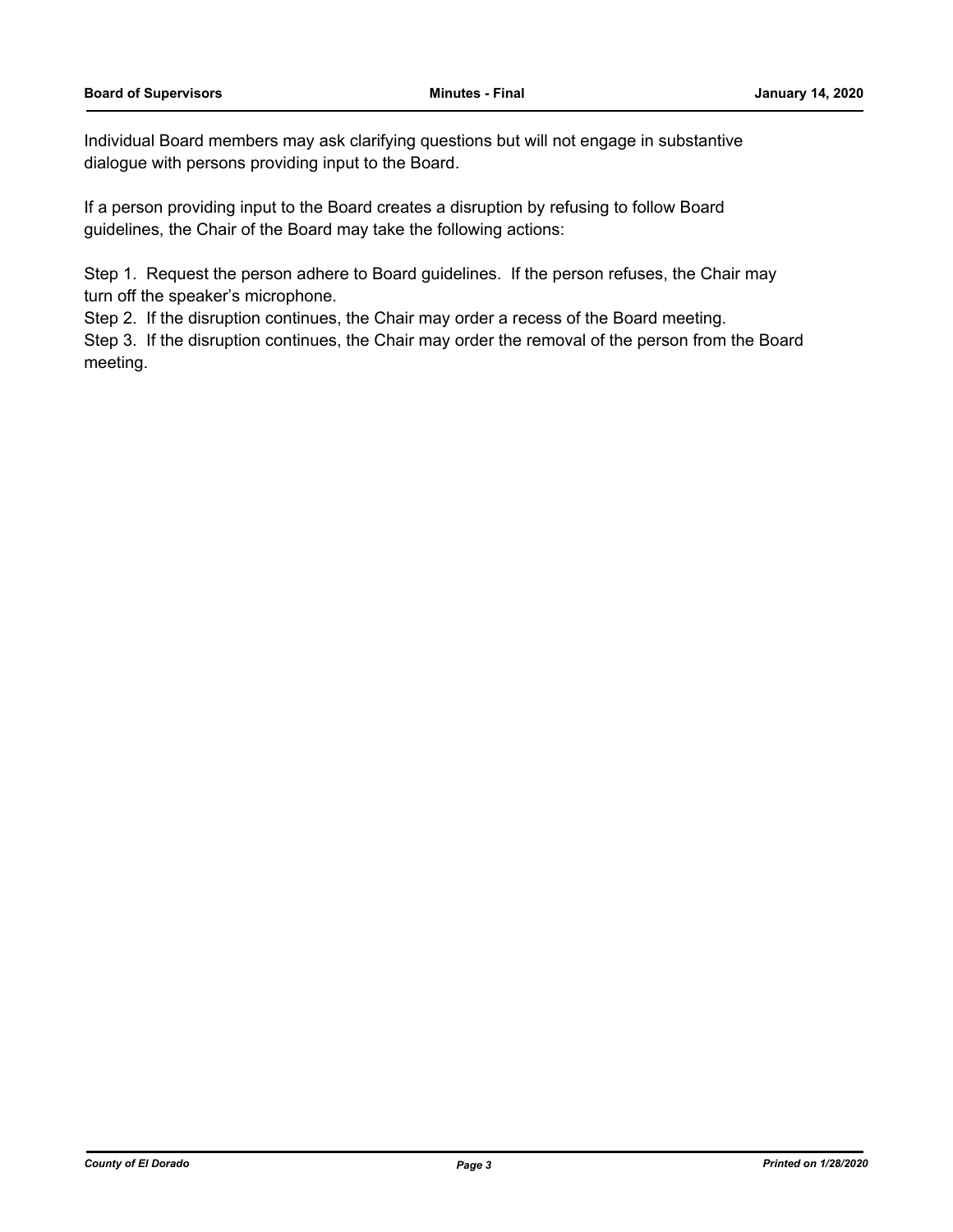#### **9:01 A.M. - CALLED TO ORDER**

Present: 5 - Supervisor Veerkamp, Supervisor Frentzen, Supervisor Novasel, Supervisor Hidahl and Supervisor Parlin

#### **INVOCATION AND PLEDGE OF ALLEGIANCE TO THE FLAG**

**Deacon Dan Haverty of the Holy Trinity Church gave the Invocation. Supervisor Parlin led the Pledge of Allegiance to the Flag.**

#### **ADOPTION OF THE AGENDA AND APPROVAL OF CONSENT CALENDAR**

**A motion was made by Supervisor Frentzen, seconded by Supervisor Hidahl to Adopt the Agenda and Approve the Consent Calendar with the following changes: Supervisor Frentzen registered a No vote on item 9 based on the Agreement being retroactive. Continue item 26 to January 28, 2020.**

**Yes:** 5 - Veerkamp, Frentzen, Novasel, Hidahl and Parlin

The Board may make any necessary additions, deletions or corrections to the agenda including moving items to or from the Consent Calendar and adopt the agenda and the Consent Calendar with one single vote. A Board member may request an item be removed from the Consent Calendar for discussion and separate Board action. At the appropriate time as called by the Board Chair, members of the public may make a comment on matters on the Consent Calendar prior to Board action.

### **OPEN FORUM**

*Public Comment: A. Nevis, K. Aldridge, K. Payne, B. McClain, J. Gainsbourgh, R. Adams*

#### [20-0109](http://eldorado.legistar.com/gateway.aspx?m=l&id=/matter.aspx?key=27314) OPEN FORUM (See Attachment)

Open Forum is an opportunity for members of the public to address the Board of Supervisors on subject matter that is not on their meeting agenda and within their jurisdiction. Public comments during Open Forum are limited to three minutes per person. Individuals authorized by organizations will have three minutes to present organizational positions and perspectives and may request additional time, up to five minutes. The total amount of time reserved for Open Forum is 20 Minutes.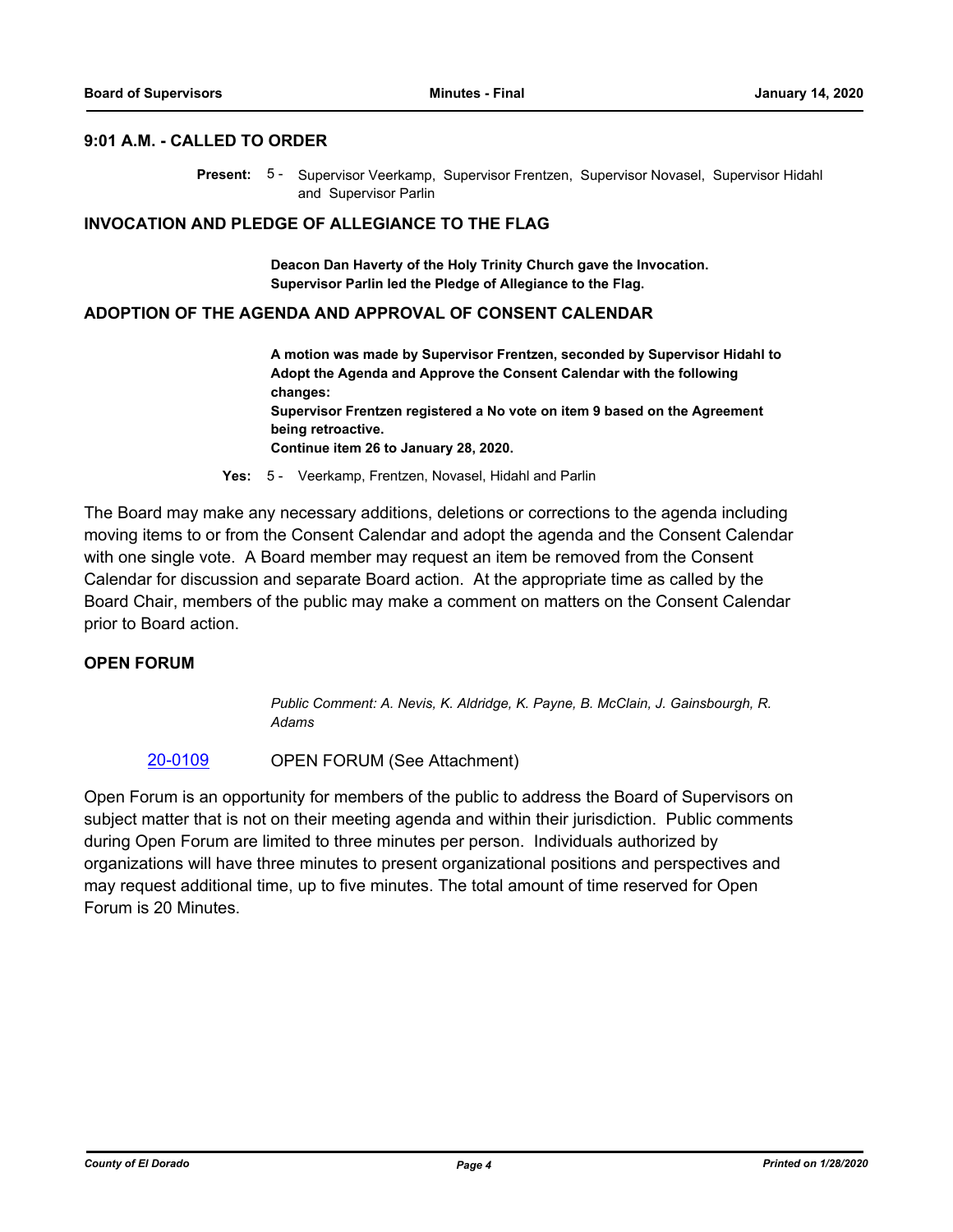# **CONSENT CALENDAR**

**1.** [20-0036](http://eldorado.legistar.com/gateway.aspx?m=l&id=/matter.aspx?key=27240) Clerk of the Board recommending the Board approve the Minutes from the regular meeting of January 7, 2020.

**This matter was Approved on the Consent Calendar.**

### **GENERAL GOVERNMENT - CONSENT ITEMS**

**2.** [19-1874](http://eldorado.legistar.com/gateway.aspx?m=l&id=/matter.aspx?key=27198) Agriculture Department recommending the Board approve and authorize the Chief Administrative Office to sign the annual amendment to the Interlocal Agreement (Attachment C) to increase the University of California Cooperative Extension contribution (Agreement 2941) for Fiscal Years 2019-20 and 2020-21 in the amount of \$22,543 more per year for a total amount remaining on contract of \$551,070 per the Board's recommendation on November 19, 2019 (Legistar item # 19-1601) with no changes to the term.

**FUNDING:** General Fund.

**This matter was Approved on the Consent Calendar.**

**3.** [19-1745](http://eldorado.legistar.com/gateway.aspx?m=l&id=/matter.aspx?key=27069) Chief Administrative Office recommending the Board adopt and authorize the Chair to sign Resolution **227-2019**, joining the California Enterprise Development Authority (CEDA) as an Associate Member, authorizing the County to join the Figtree Property Assessed Clean Energy program, and authorizing CEDA, through Dividend Finance, LLC, to offer their program and to conduct contractual assessment proceedings and levy contractual assessments within the County and authorizing related actions, for both residential and commercial projects.

# **FUNDING:** N/A

**Resolution 227-2019 was Adopted upon Approval of the Consent Calendar.**

**4.** [19-1705](http://eldorado.legistar.com/gateway.aspx?m=l&id=/matter.aspx?key=27029) Chief Administrative Office, Administration and Finance Division and Department of Transportation, recommending the Board receive and file the Annual Report of Special Taxes for County Service Areas 3 and 9 Zones of Benefit for Fiscal Year 2018/2019, pursuant to Section 50075.3 of California Government Code.

> **FUNDING:** County Service Area 3 and 9 Zones of Benefit Special Taxes provide full funding for preparation and filing of this Annual Report.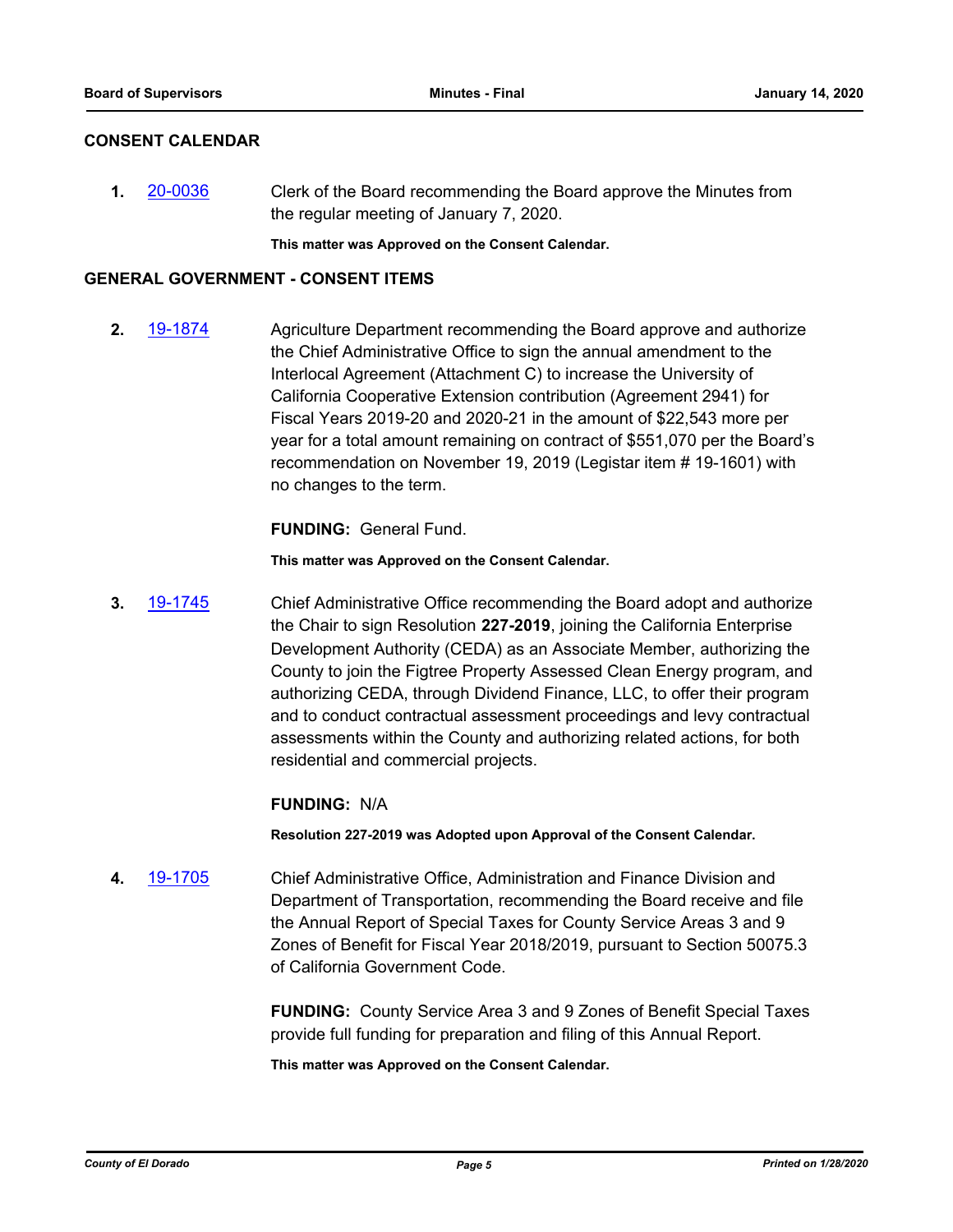**5.** [19-1470](http://eldorado.legistar.com/gateway.aspx?m=l&id=/matter.aspx?key=26791) Chief Administrative Office, Facilities Division, recommending the Board consider the following: 1) Approve and authorize the Chair to sign the Notice of Acceptance with Clark & Sullivan Construction and Broward Builders, Inc. a Joint Venture, Contract 284-C1899, for the Public Safety Facility Project; and 2) Approve and authorize the Facilities Division to release the Payment and Performance Bonds to the Surety after the one-year guarantee period.

**FUNDING:** United States Department of Agriculture Loan.

**This matter was Approved on the Consent Calendar.**

**6.** [19-1847](http://eldorado.legistar.com/gateway.aspx?m=l&id=/matter.aspx?key=27171) Chief Administrative Office, Procurement and Contracts Division, recommending the Board:

> 1) Waive formal bid requirements in accordance with Purchasing Ordinance 3.12.160, Exemptions from competitive process, Section D; 2) Authorize the Purchasing Agent to utilize the Sacramento Area Council of Governments (SACOG) Regional Public Agency Fuel & Lubricants Request for Proposals (RFP) 2018-0029 and Contract No. 1920029 for the provision of commercial cardlock fueling services;

> 3) Authorize the Purchasing Agent to sign Agreement 4404 with Hunt and Sons, Inc. in an amount not to exceed \$3,000,000, effective January 24, 2020 through January 23, 2023; and

4) Authorize the Purchasing Agent to execute Amendments that do not affect the term or total not to exceed amount of the Agreement.

**FUNDING:** General and Non-General Fund.

**This matter was Approved on the Consent Calendar.**

**7.** [20-0020](http://eldorado.legistar.com/gateway.aspx?m=l&id=/matter.aspx?key=27224) Chief Administrative Office, Procurement and Contracts Division, recommending the Board approve and authorize the Purchasing Agent to sign the First Amendment to Agreement for Services 3683 with Hunt and Sons, Inc. increasing the maximum compensation by \$200,000 for a total not-to-exceed amount of \$1,200,000 for the provision of commercial cardlock fueling services with no change to the term.

**FUNDING:** General and Non-General Fund.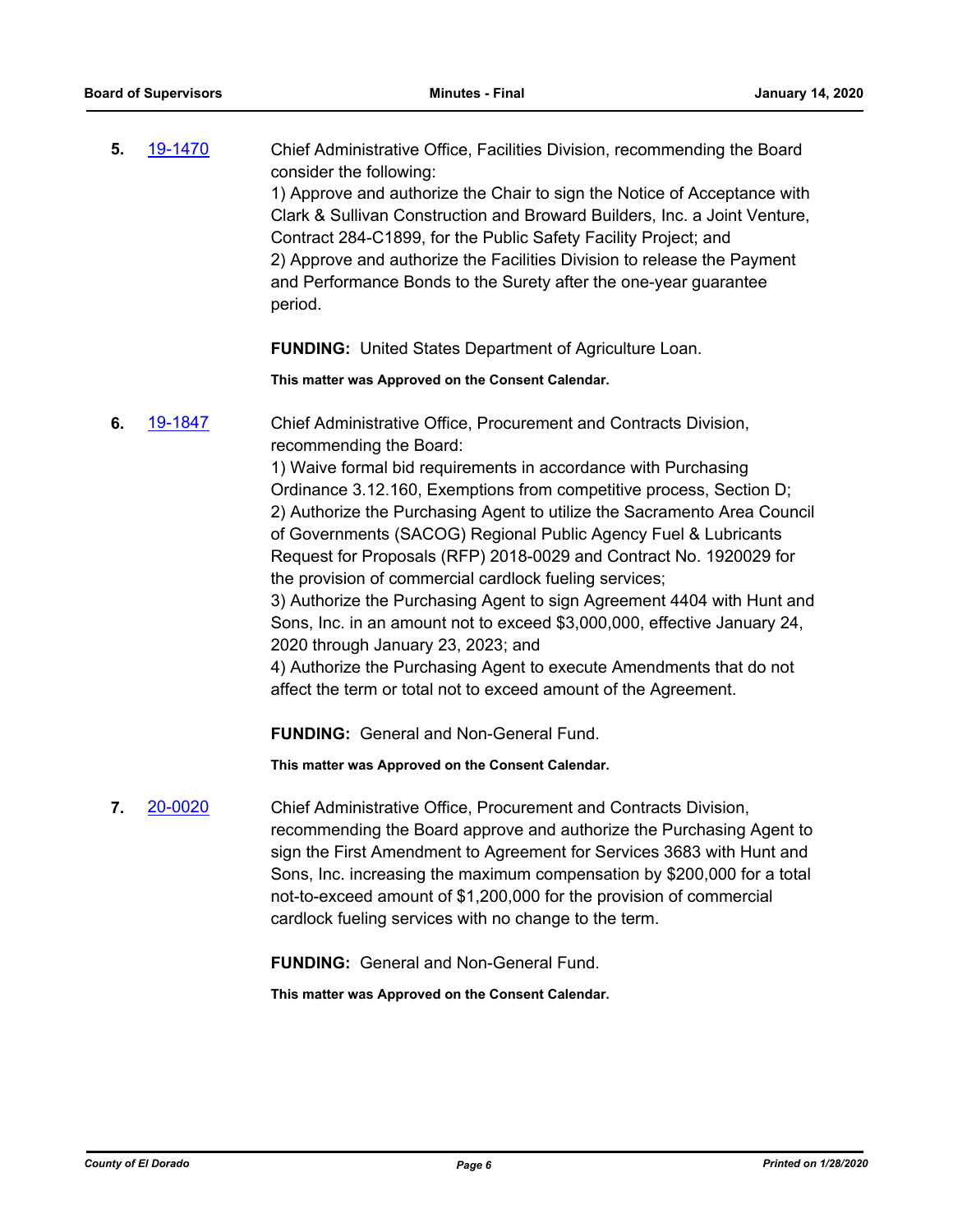**8.** [20-0015](http://eldorado.legistar.com/gateway.aspx?m=l&id=/matter.aspx?key=27219) Chief Administrative Office recommending the Board receive and file special tax reports for County Service Area 3 and County Service Area 7, specific to the County of El Dorado ambulance services for Fiscal Year 2018-2019.

#### **FUNDING:** N/A

**This matter was Approved on the Consent Calendar.**

**9.** [19-1855](http://eldorado.legistar.com/gateway.aspx?m=l&id=/matter.aspx?key=27179) Human Resources Department recommending the Board approve retroactive agreement (Fenix 4485) with Kenneth Cater for the term November 26, 2019 through December 25, 2019 in the amount of \$300 for layoff arbitration panel services.

# **FUNDING:** General Fund.

**This matter was Approved on the Consent Calendar. Supervisor Frentzen registered a No vote on this item based on the Agreement being retroactive.**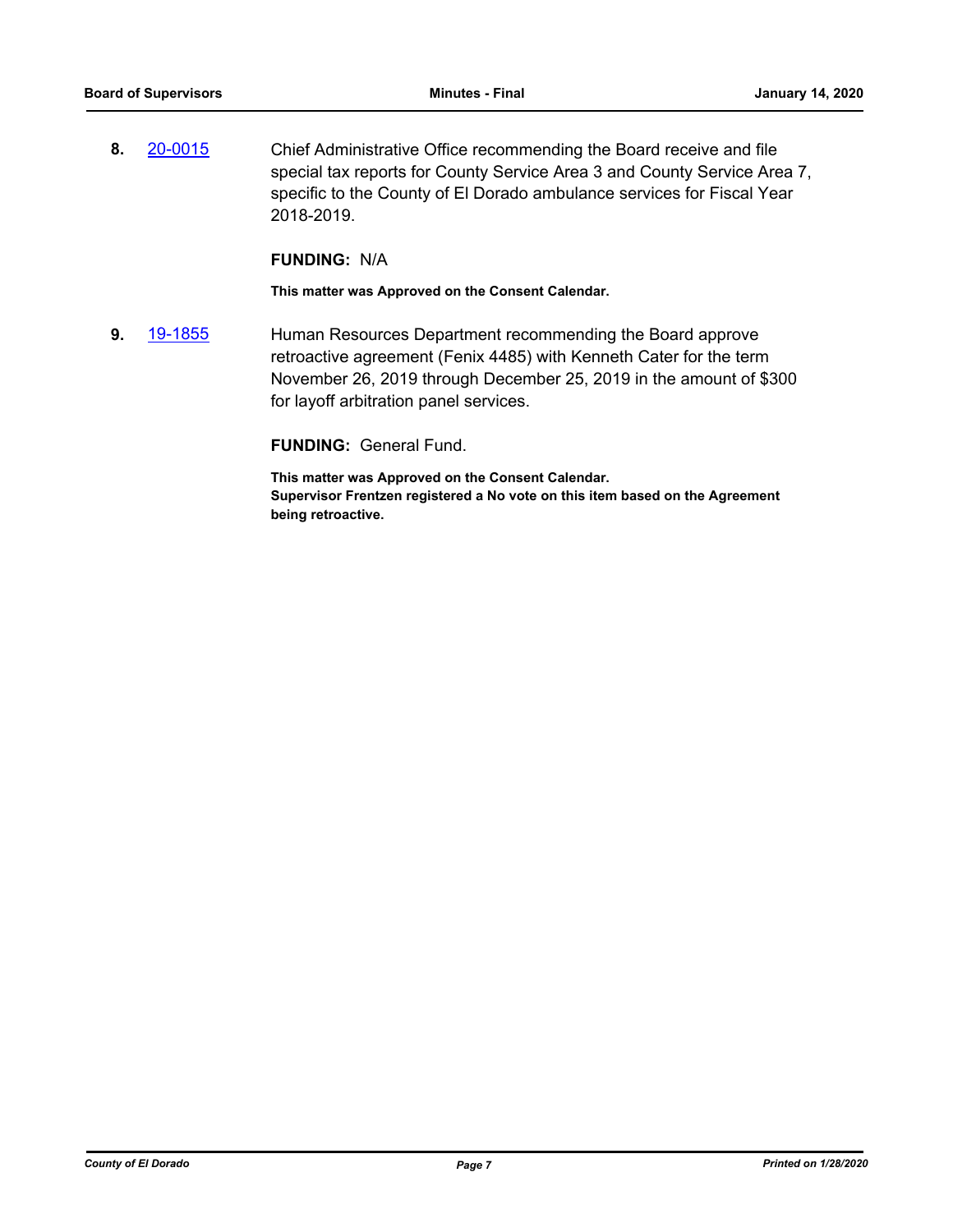#### **HEALTH AND HUMAN SERVICES - CONSENT ITEMS**

**10.** [19-1531](http://eldorado.legistar.com/gateway.aspx?m=l&id=/matter.aspx?key=26853) Health and Human Services Agency recommending the Board: 1) Make findings in accordance with County Ordinance 3.13.030 that it is more economical and feasible to contract with Green Valley Mortuary, Ltd, for services provided under Agreement for Services 4451 because the County has neither the staff nor facilities to perform said services; 2) Approve and authorize the Chair to sign Agreement for Services 4451 with Green Valley Mortuary, Ltd, for the provision of mortuary services for indigent persons, with the maximum obligation of \$200,000 for the term of three (3) years that begins February 1, 2020 through December 31, 2023; 3) Approve and authorize that upon execution of Agreement for Services 4451, the existing Agreement for Service 824 (432-S1710) shall terminate effective January 31, 2020; and 4) Authorize the Purchasing Agent to execute further documents relating to Agreement for Service 4451, including amendments that do not increase the maximum dollar amount or term of the Agreement, and contingent upon approval by County Counsel and Risk Management.

> **FUNDING:** A portion of birth and death certificate fees (approximately 6%) and General Fund (approximately 94%).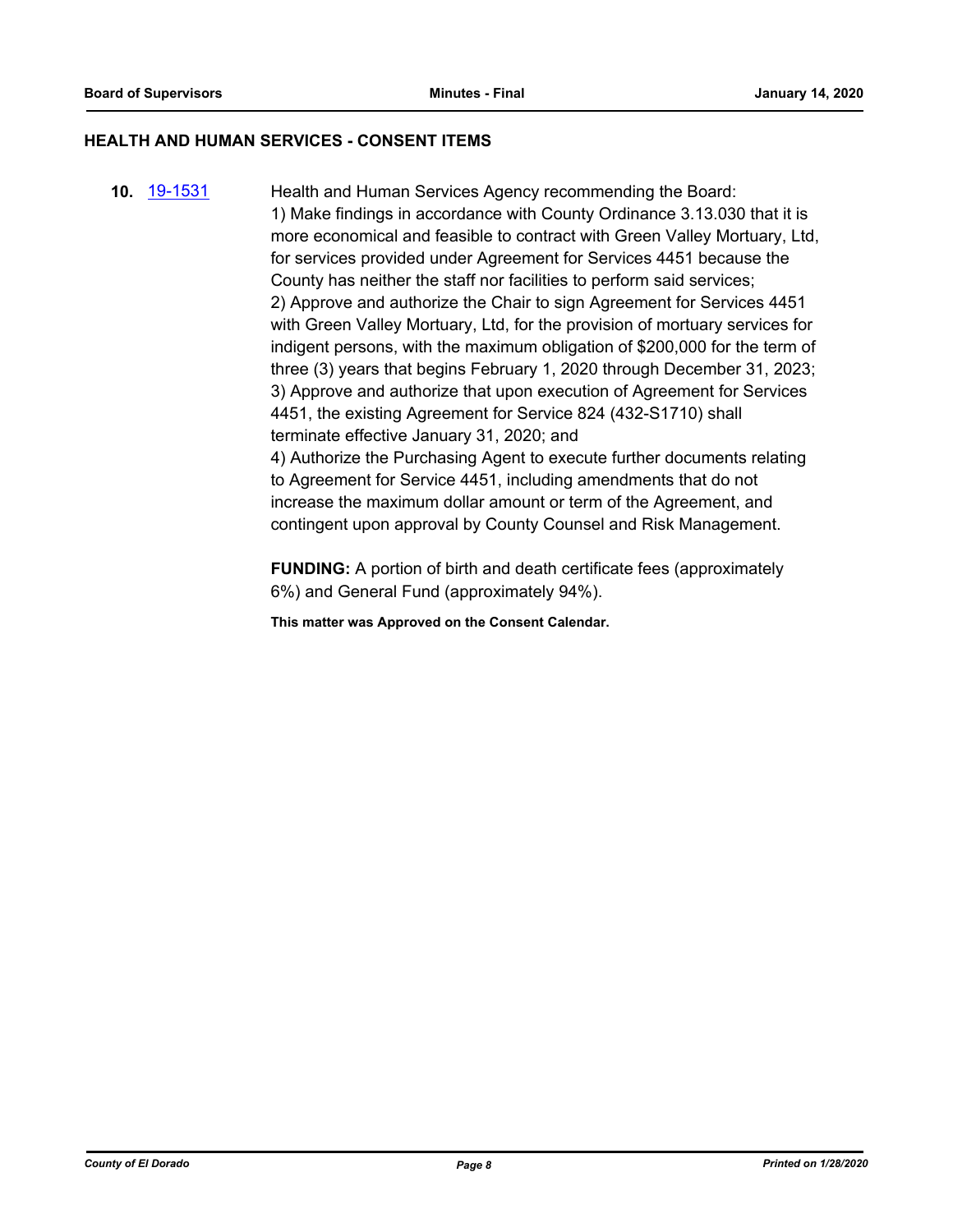**11.** [19-1461](http://eldorado.legistar.com/gateway.aspx?m=l&id=/matter.aspx?key=26782) Health and Human Services Agency recommending the Board: 1) Award RFP 20-918-029 to Sierra Child and Family Services, for the provision of Dialectical Behavior Therapy and First Episode Psychosis Services, on the County's West Slope;

2) Approve and authorize the Chair to sign Agreement for Services 4342 with Sierra Child and Family Services, Inc., for the provision of school and community- based therapy to eligible youth in the amount of \$181,072, for the term upon execution through June, 30 2020;

3) Make findings in accordance with County Ordinance 3.13.030 that it is more economical and feasible to contract with Sierra Child and Family Services, Inc., for services provided under this Agreement 4342 because the County does not have the necessary staff or facilities to perform the services; and

4) Authorize the Purchasing Agent, or designee, to execute further documents relating to Agreement for Services 4342, including amendments which do not increase the maximum dollar amount or term of the Agreement, and contingent upon approval by County Counsel and Risk Management.

**FUNDING:** 100% Federal Funding: Fiscal Year 2019-2020 Mental Health Services Block Grant.

**This matter was Approved on the Consent Calendar.**

**12.** [19-1777](http://eldorado.legistar.com/gateway.aspx?m=l&id=/matter.aspx?key=27101) Health and Human Services Agency recommending the Board: 1) Approve and authorize the Chair to sign the First Amendment to Agreement for Services 4106 with the Center for Common Concerns, dba HomeBase, for the provision of consulting services regarding strategic and practical technical assistance to the El Dorado Opportunity Knocks Continuum of Care, effective upon execution, with an increase of \$75,000, for a maximum compensation of \$127,000 and extending the term by three months, through December 31, 2020; and 2) Authorize the Purchasing Agent, or designee, to execute further documents relating to Agreement for Services 4106, including amendments which do not increase the maximum dollar amount or term of the Agreement, and contingent upon approval by County Counsel and Risk Management.

> **FUNDING:** The increase consists entirely (100%) of State funding from the California Department of Housing and Community Development, No Place Like Home Program, Technical Assistance Grant.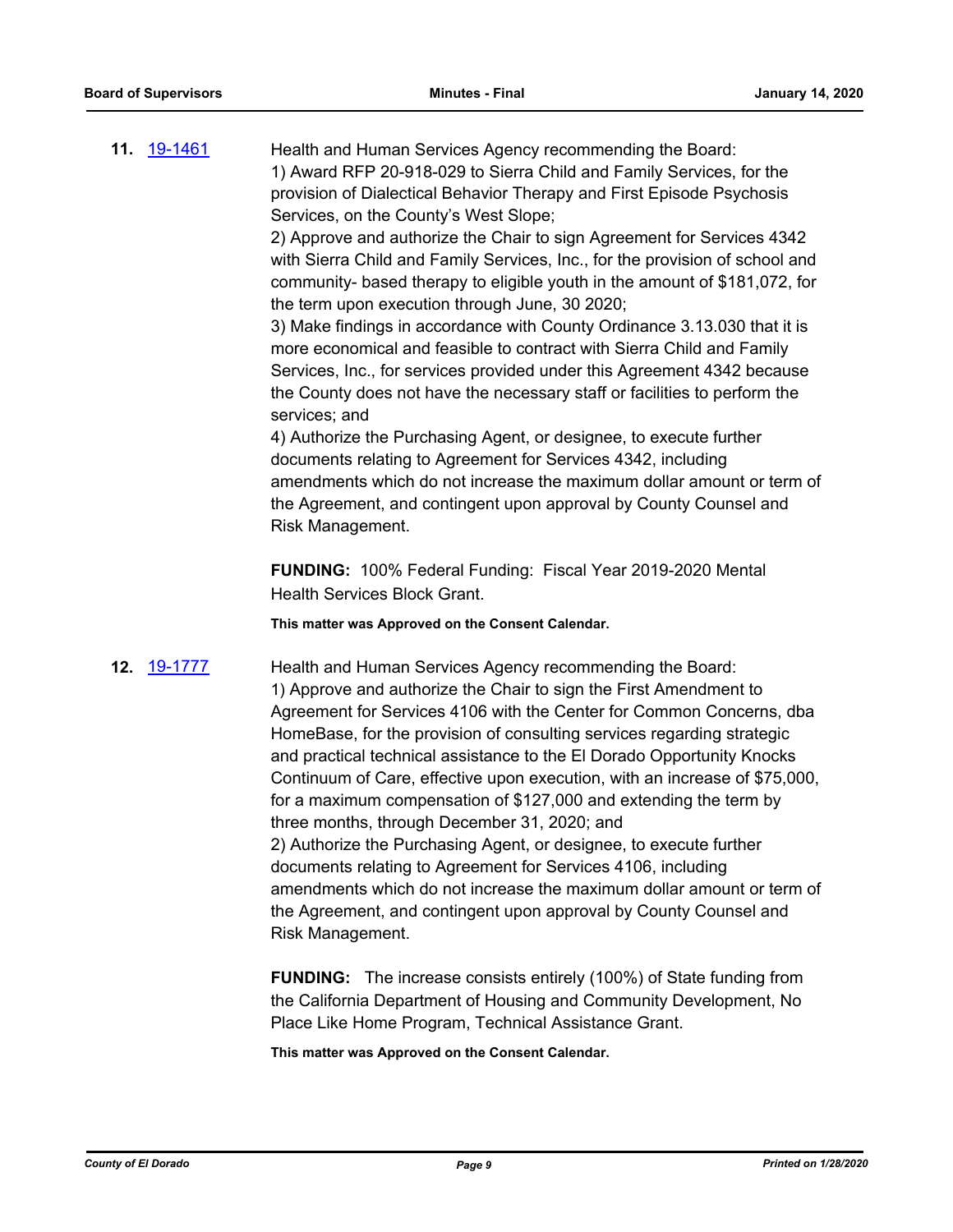**13.** [19-1830](http://eldorado.legistar.com/gateway.aspx?m=l&id=/matter.aspx?key=27154) Health and Human Services Agency recommending the Board: 1) Make findings in accordance with County Ordinance 3.13.030 that it is more economical and feasible to contract with On My Own Independent Living Services for services provided under Agreement 2653 because the County has neither the staff nor facilities to perform said services and the contractor will provide equipment, materials, facilities, administration and/or support services related to providing work that may not be feasibly provided by the County; 2) Approve and authorize the Chair to sign Amendment I to Agreement for Services 2653 with On My Own Independent Living Services for the provision of one-to-one skill building training and parenting programs for adults with developmental disabilities, effective upon execution, extending the term one year for a total term from June 14, 2018 through May 31, 2022, and increasing the maximum obligation by \$54,225 for a new maximum contractual obligation of \$120,000; and 3) Authorize the Purchasing Agent, or designee, to execute further documents relating to Agreement for Services 2653, including amendments which do not increase the maximum dollar amount or term of the Agreement, and contingent upon approval by County Counsel and

Risk Management.

**FUNDING:** Federal, State, & 2011 Realignment.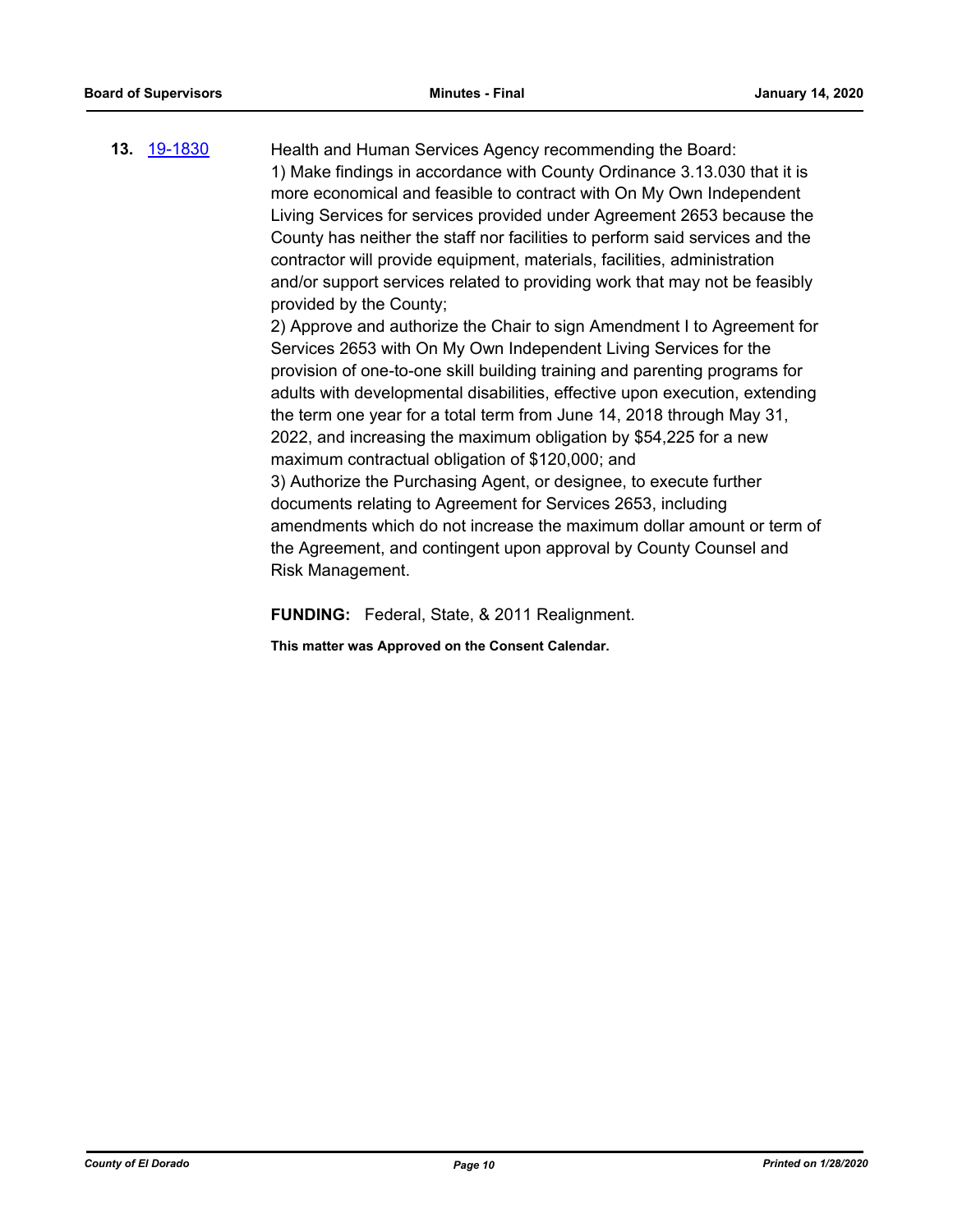#### **LAND USE AND DEVELOPMENT - CONSENT ITEMS**

**14.** [19-1762](http://eldorado.legistar.com/gateway.aspx?m=l&id=/matter.aspx?key=27086) Environmental Management Department recommending the Board consider the following: 1) Accept payment program award in the amount of \$53,866 through the State of California, Department of Resources Recycling and Recovery, Used Oil Payment Program, Cycle 10, Fiscal Year 2019-20, for the term of July 1, 2019 through June 30, 2021; and 2) Delegate authority to the Environmental Management Department Director, or designee, to execute all payment program related documents, including but not limited to, requests for payments, reports, and all associated documents necessary to secure the payment program funds and implement the program. **FUNDING:** Non-General Fund / State of California, Department of

Resources Recycling and Recovery, Used Oil Payment Program, Cycle 10, Fiscal Year 2019-20 funds.

**This matter was Approved on the Consent Calendar.**

**15.** [19-1625](http://eldorado.legistar.com/gateway.aspx?m=l&id=/matter.aspx?key=26949) Planning and Building Department, Economic Development Division, recommending the Board:

> 1) Approve and authorize the Chief Administrative Officer (CAO) to sign the Greater Sacramento Economic Council (GSEC) Regional Cooperation Policy, a policy between GSEC and the Economic Development Directors Taskforce; and 2) Authorize the CAO to sign future annual GSEC Regional Cooperation

Policy documents upon the Board's approval of future funding agreements with GSEC.

**FUNDING:** N/A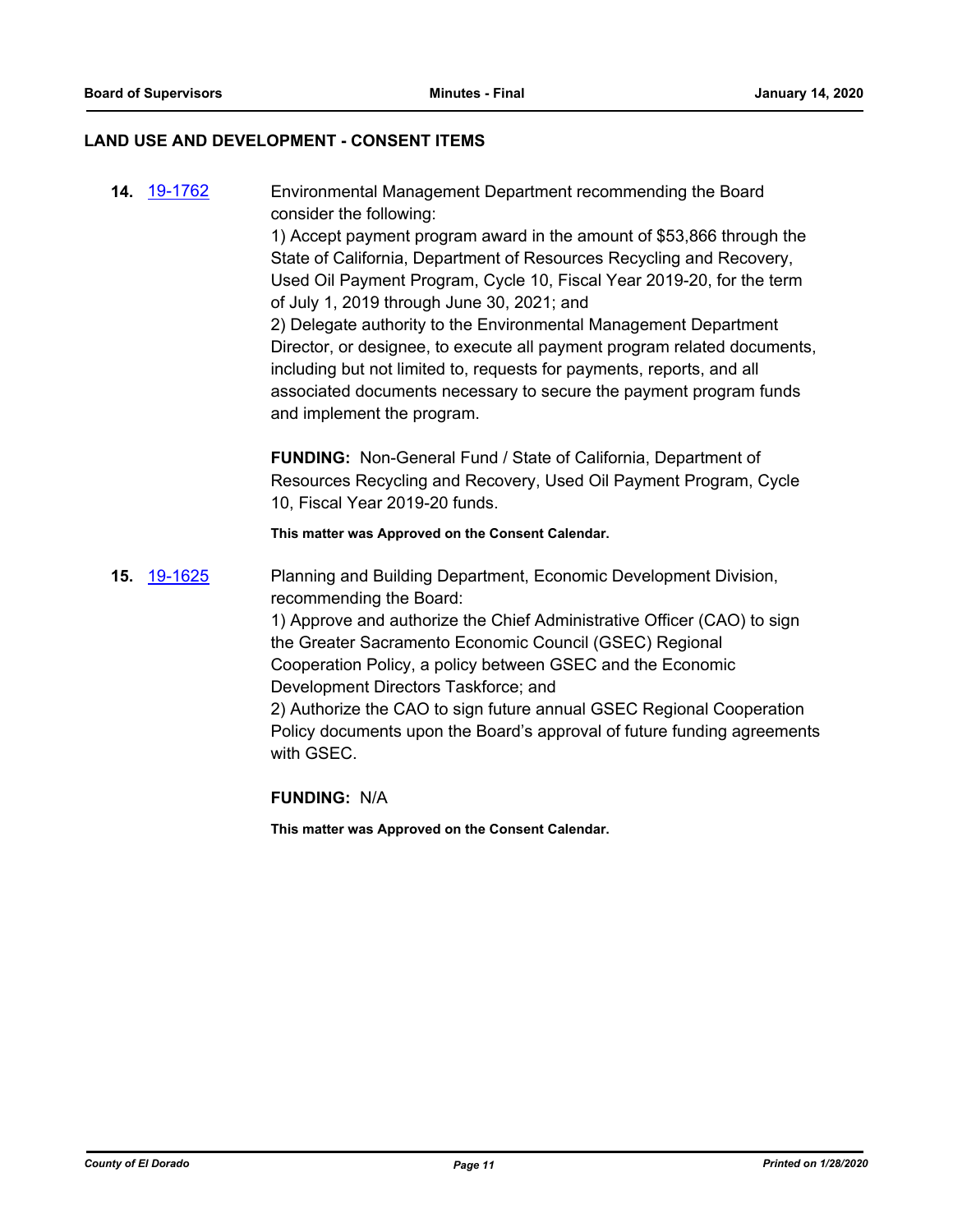# **16.** [19-1634](http://eldorado.legistar.com/gateway.aspx?m=l&id=/matter.aspx?key=26958) Planning and Building Department, Long Range Planning, Housing, Community and Economic Development Program, recommending the Board:

1) Adopt and authorize the Chair to sign Resolution **004-2020** approving a loan approval transfer from CoreCare Foundation to SNO Foundation Trust, a private not-for-profit 501(c)(3) Private Foundation with funding from the Affordable Housing Trust Fund Revolving Predevelopment Loan Program to be used for predevelopment expenses associated with the Diamond Springs Village Apartments, an 81-unit affordable rental housing development in Diamond Springs; and

2) Authorize the Director of Planning and Building, or designee, to sign the Loan Agreement, Promissory Note, Deed of Trust, and any related documents on behalf of the County that do not increase the maximum dollar amount or term of the Agreement, contingent upon approval by County Counsel and Risk Management.

**FUNDING:** Affordable Housing Trust Fund Revolving Predevelopment Loan Program within the Housing, Community and Economic Development Program Funds. (100% - Local)

**This matter was Approved and Resolution 004-2020 was Adopted upon Approval of the Consent Calendar.**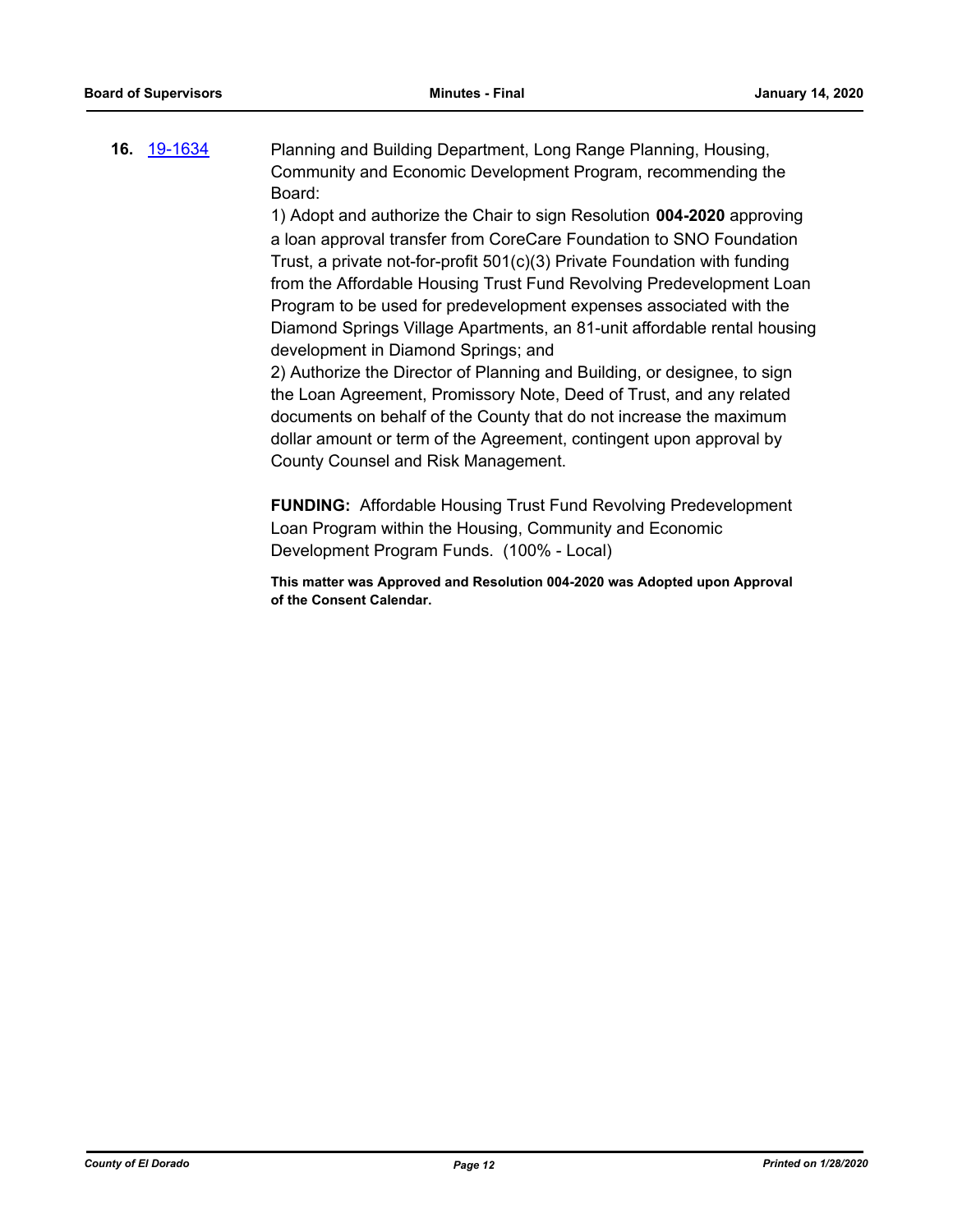#### **LAW AND JUSTICE - CONSENT ITEMS**

**17.** [20-0017](http://eldorado.legistar.com/gateway.aspx?m=l&id=/matter.aspx?key=27221) Probation Department (Probation) recommending the Board: 1) Approve the addition of law enforcement specific equipment to Probation's Fixed Asset Listing for two (2) vehicles; and 2) Approve and authorize the Chair to sign a budget transfer from Probation's Fiscal Year 2019-20 approved Professional Services budget in the amount of \$23,354.31 to Probation's Fixed Asset/Equipment budget.

**FUNDING:** Approved Fiscal Year 2019-20 Budget.

**This matter was Approved on the Consent Calendar.**

# **END CONSENT CALENDAR**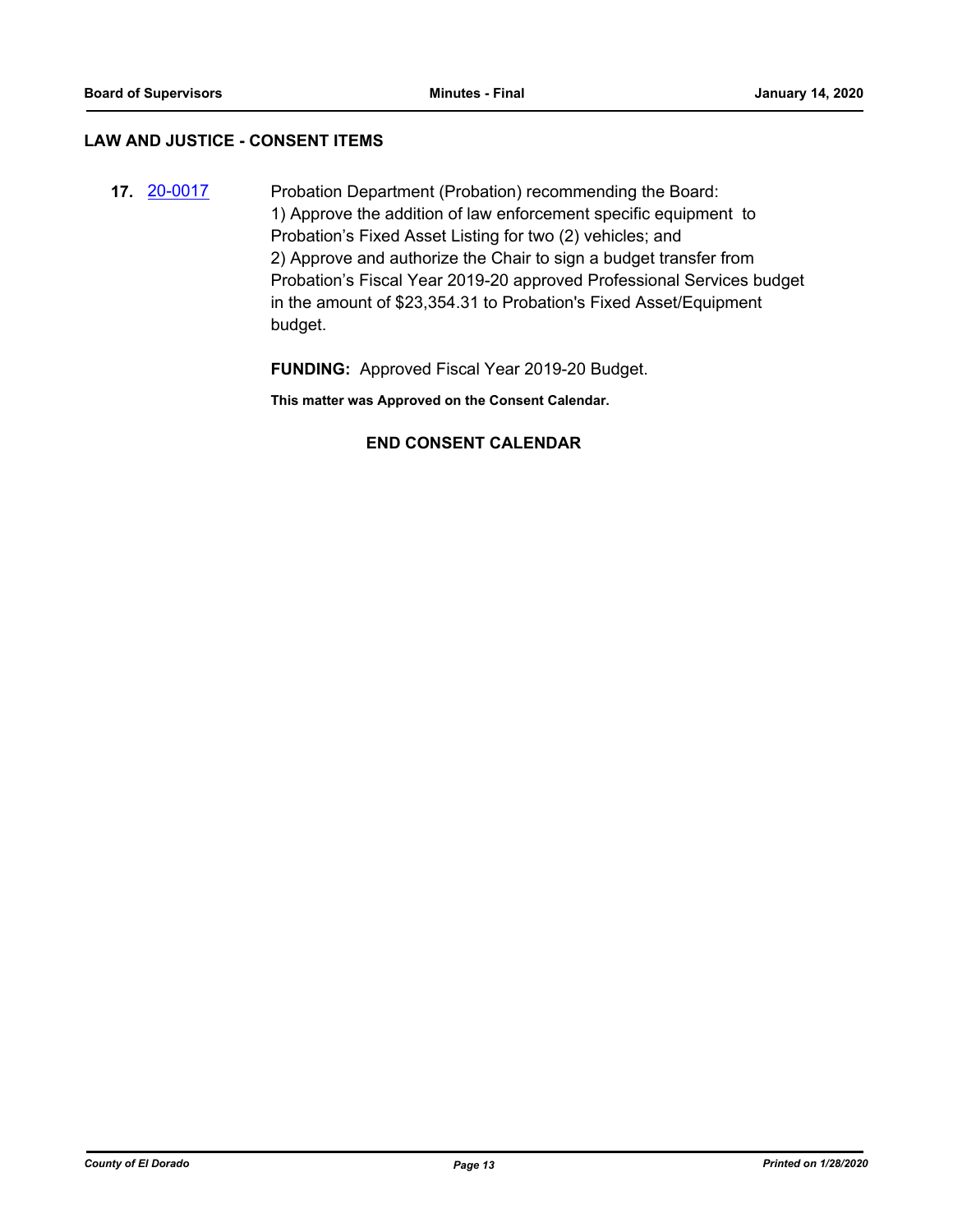#### **DEPARTMENT MATTERS (Items in this category may be called at any time)**

**18.** [19-1774](http://eldorado.legistar.com/gateway.aspx?m=l&id=/matter.aspx?key=27098) Department of Transportation recommending the Board: 1) Make a determination that a complete facility replacement for the maintenance garage located at 1121 Shakori Road, South Lake Tahoe, CA is more economical than a retro-fit; and 2) Provide direction on funding options of approximately \$2,500,000 to complete the project. (Est. Time: 20 Min.)

**FUNDING:** General Fund or Road Fund.

**A motion was made by Supervisor Novasel, seconded by Supervisor Hidahl to Approve this matter and direct staff to utilize General Fund Capital Replacement Reserves (Option 2) for funding the project contingent upon a California Environmental Quality Act evaluation.**

- **Yes:** 5 Veerkamp, Frentzen, Novasel, Hidahl and Parlin
- **19.** [20-0016](http://eldorado.legistar.com/gateway.aspx?m=l&id=/matter.aspx?key=27220) Human Resources recommending the Board approve and authorize the Chair to sign Resolution **006-2020** to comply with:

a) The California Public Employees' Retirement System reporting requirements;

b) Government Code sections 20636 and 7522.34(a); and

c) California Code of Regulations 570.5 by adopting the salary schedule for the 2019 calendar year incorporating all changes previously approved by the Board and made effective in 2019. (Est. Time: 5 Min.)

# **FUNDING:** N/A

**A motion was made by Supervisor Frentzen, seconded by Supervisor Hidahl to Adopt Resolution 006-2020.**

- **Yes:** 5 Veerkamp, Frentzen, Novasel, Hidahl and Parlin
- **20.** [20-0024](http://eldorado.legistar.com/gateway.aspx?m=l&id=/matter.aspx?key=27228) Chief Administrative Office recommending the Board consider and adopt Resolution **007-2020** outlining the proposed terms for a new agreement with the City of South Lake Tahoe for future use of the County's approximate 41 acres within the City of South Lake Tahoe, and direct staff to proceed with developing the agreement and lease for property. (Est. Time: 30 Min.)

#### **FUNDING:** N/A

*Public Comment: R. Berg, S. Knoll*

**A motion was made by Supervisor Novasel, seconded by Supervisor Frentzen to Approve this matter and Adopt Resolution 007-2020 with direction to staff to explore other alternatives for future uses of the land referenced in this item.**

**Yes:** 5 - Veerkamp, Frentzen, Novasel, Hidahl and Parlin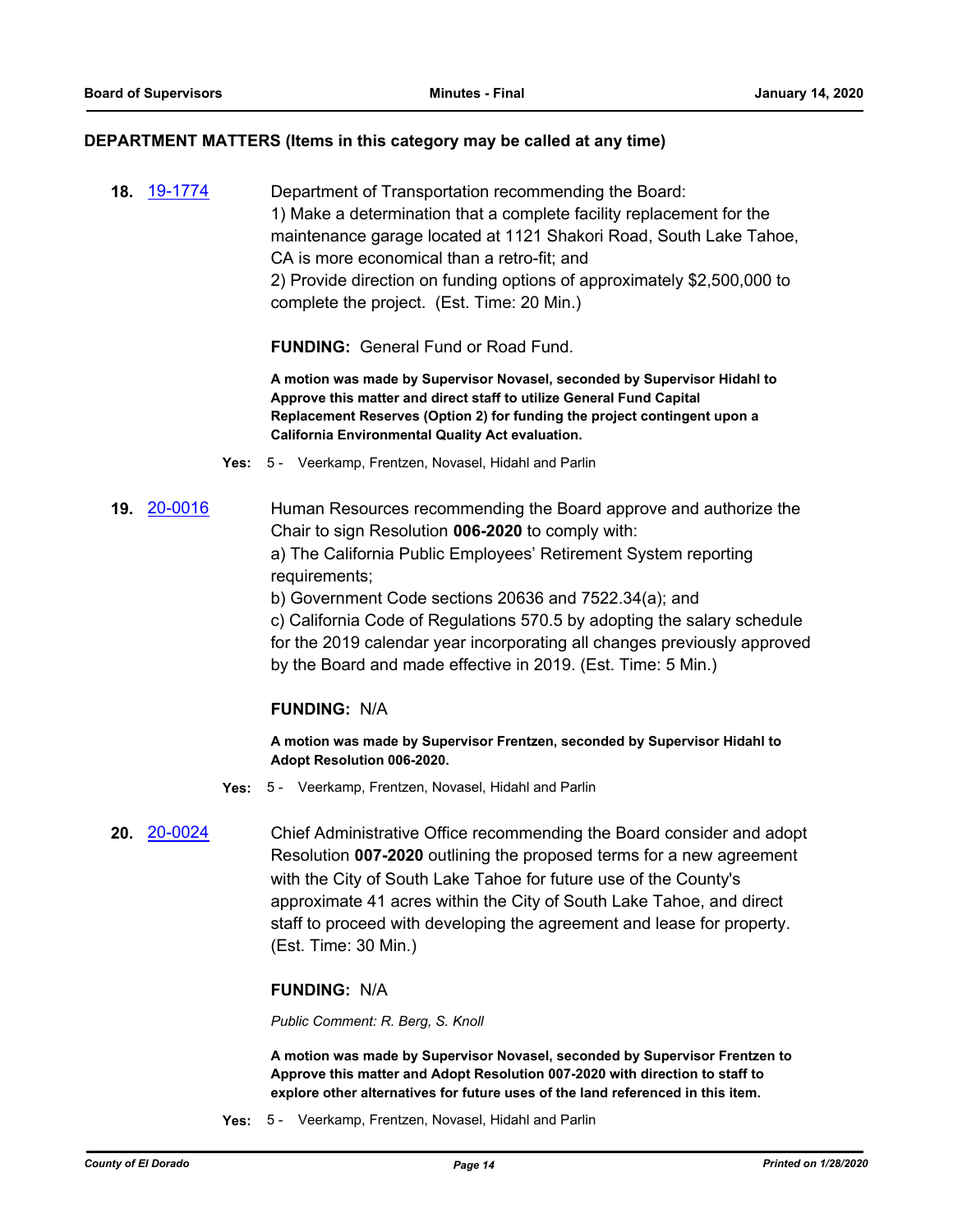**21.** [20-0048](http://eldorado.legistar.com/gateway.aspx?m=l&id=/matter.aspx?key=27253) Chief Administrative Office recommending the Board receive informational presentations from the listed Departments as part of the preparation for the Fiscal Year 2020-21 Budget development process: 1) Probation; and

2) Chief Administrative Office - Cemeteries, Airports, Parks. (Est. Time: 30 Min.)

**The Board received informational presentations from Probation and the Chief Administrative Office - Cemeteries, Airports and Parks.**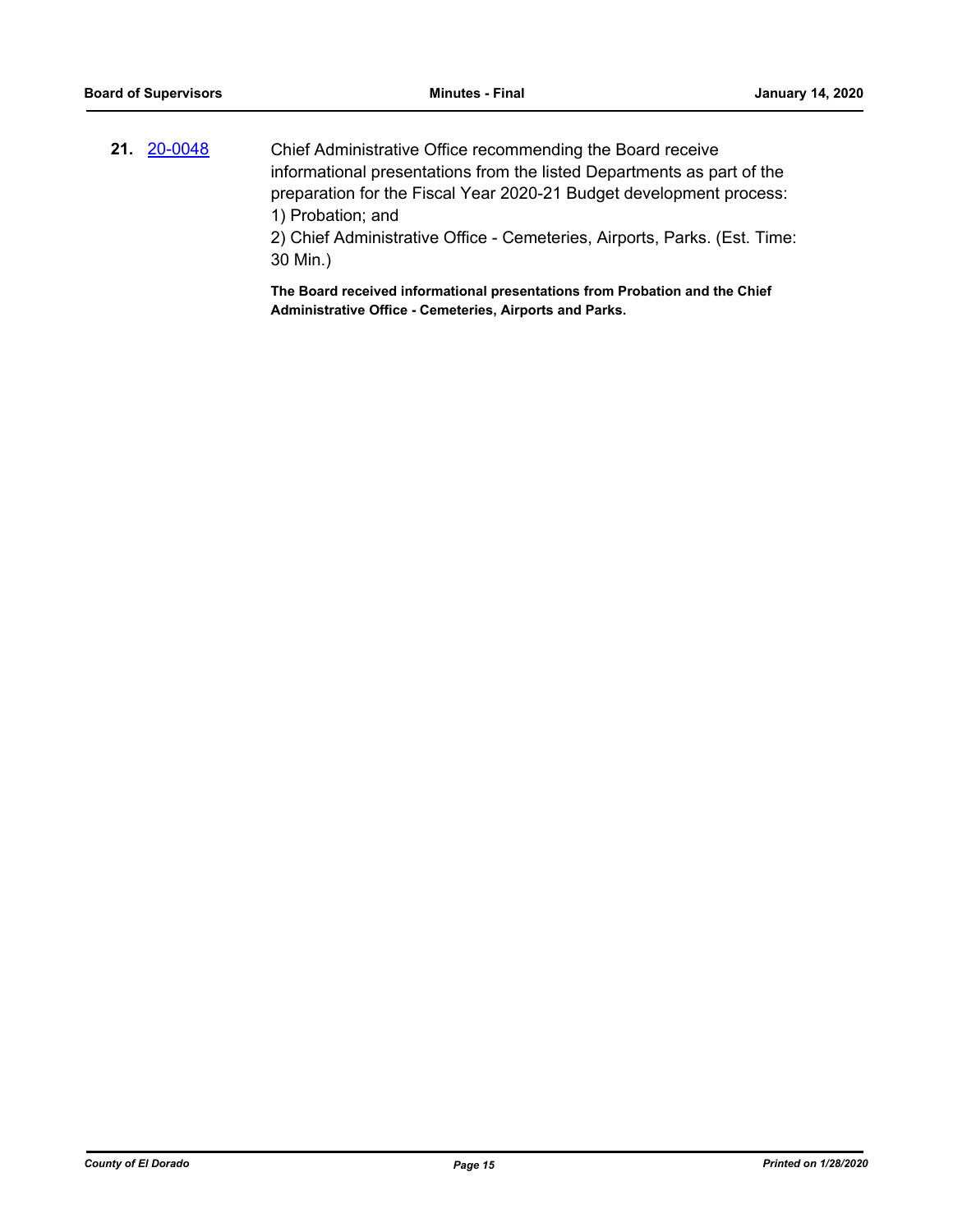#### **10:00 A.M. TIME ALLOCATION**

**22.** [20-0056](http://eldorado.legistar.com/gateway.aspx?m=l&id=/matter.aspx?key=27261) Supervisor Veerkamp recommending the Board authorize the Chair to sign a Proclamation in recognition of the retirement of James Whipple, CEO, Marshall Medical Center. (Est. Time: 10 Min.)

*Public Comment: G. Marchini, W. Thomas*

**Supervisor Veerkamp read the Proclamation. A motion was made by Supervisor Veerkamp, seconded by Supervisor Frentzen to Approve this matter.**

**Yes:** 5 - Veerkamp, Frentzen, Novasel, Hidahl and Parlin

#### **11:00 A.M. TIME ALLOCATION**

**23.** [19-1757](http://eldorado.legistar.com/gateway.aspx?m=l&id=/matter.aspx?key=27081) Chief Administrative Office, Facilities Division, recommending the Board consider the following:

> 1) Approve the use of the Design-Build construction project delivery method for the New Placerville Juvenile Hall Facility Project; 2) Authorize the release of a Request for Proposal for Construction Bridging Documents for the Placerville Juvenile Hall; and 3) Authorize the Chief Administrative Officer to submit a request to the United States Department of Justice to repay a portion of the grant funds for the South Lake Tahoe Juvenile Treatment Facility to be directed toward the new Placerville Juvenile Hall Project. (Est. Time: 30 Min.) (Cont. 1/7/20, Item 28)

**FUNDING:** Senate Bill 81 Local Youthful Offender Rehabilitative Financing Program (\$9.6 million) and General Fund (\$5.9 million).

*Public Comment: M. McLaughlin, T. Rollingston, L. London, D. Publicover, T. Monterosso, P. Husser, K. Houser, K. Hunt, J. Gainsbourgh*

**A motion was made by Supervisor Frentzen, seconded by Supervisor Novasel to:**

**1) Authorize the Chief Administrative Officer to submit a request to the United States Department of Justice to repay a portion of the grant funds for the South Lake Tahoe Juvenile Treatment Facility to be directed toward the new Placerville Juvenile Hall Project;**

**2) Explore all options for the repurposing of the South Lake Tahoe Juvenile Facility; and**

**3) Return to the Board with the following once the above has been completed: a) Approve the use of the Design-Build construction project delivery method for** 

**the New Placerville Juvenile Hall Facility Project; and**

**b) Authorize the release of a Request for Proposal for Construction Bridging Documents for the Placerville Juvenile Hall.**

**A vote was not taken on this motion as a second motion was introduced and passed by the Board.**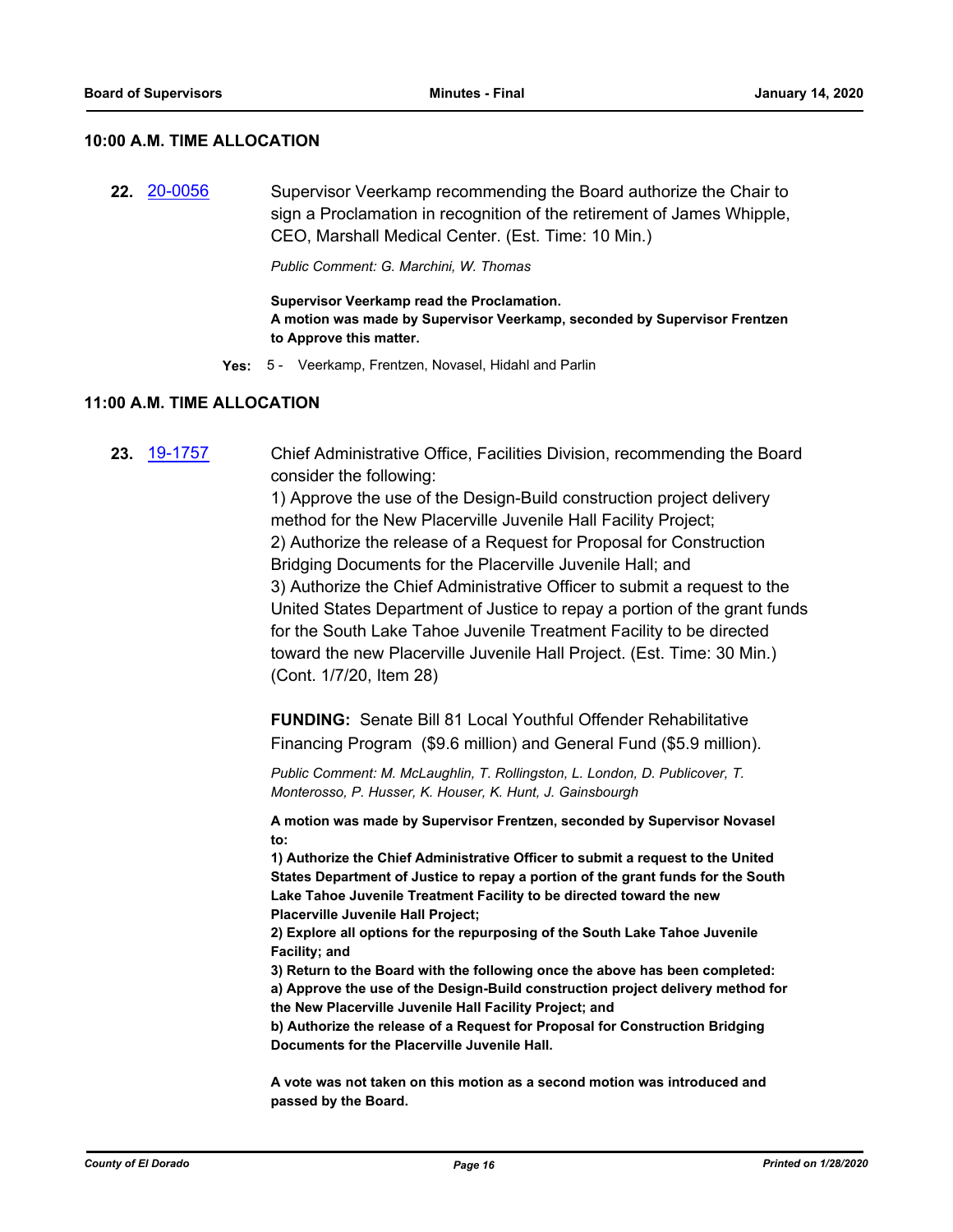**A motion was made by Supervisor Hidahl, seconded by Supervisor Veerkamp to:**

**1) Approve the use of the Design-Build construction project delivery method for the New Placerville Juvenile Hall Facility Project;**

**2) Authorize the release of a Request for Proposal for Construction Bridging Documents for the Placerville Juvenile Hall; and**

**3) Authorize the Chief Administrative Officer to submit a request to the United States Department of Justice to repay a portion of the grant funds for the South Lake Tahoe Juvenile Treatment Facility to be directed toward the new Placerville Juvenile Hall Project.**

**Yes:** 5 - Veerkamp, Frentzen, Novasel, Hidahl and Parlin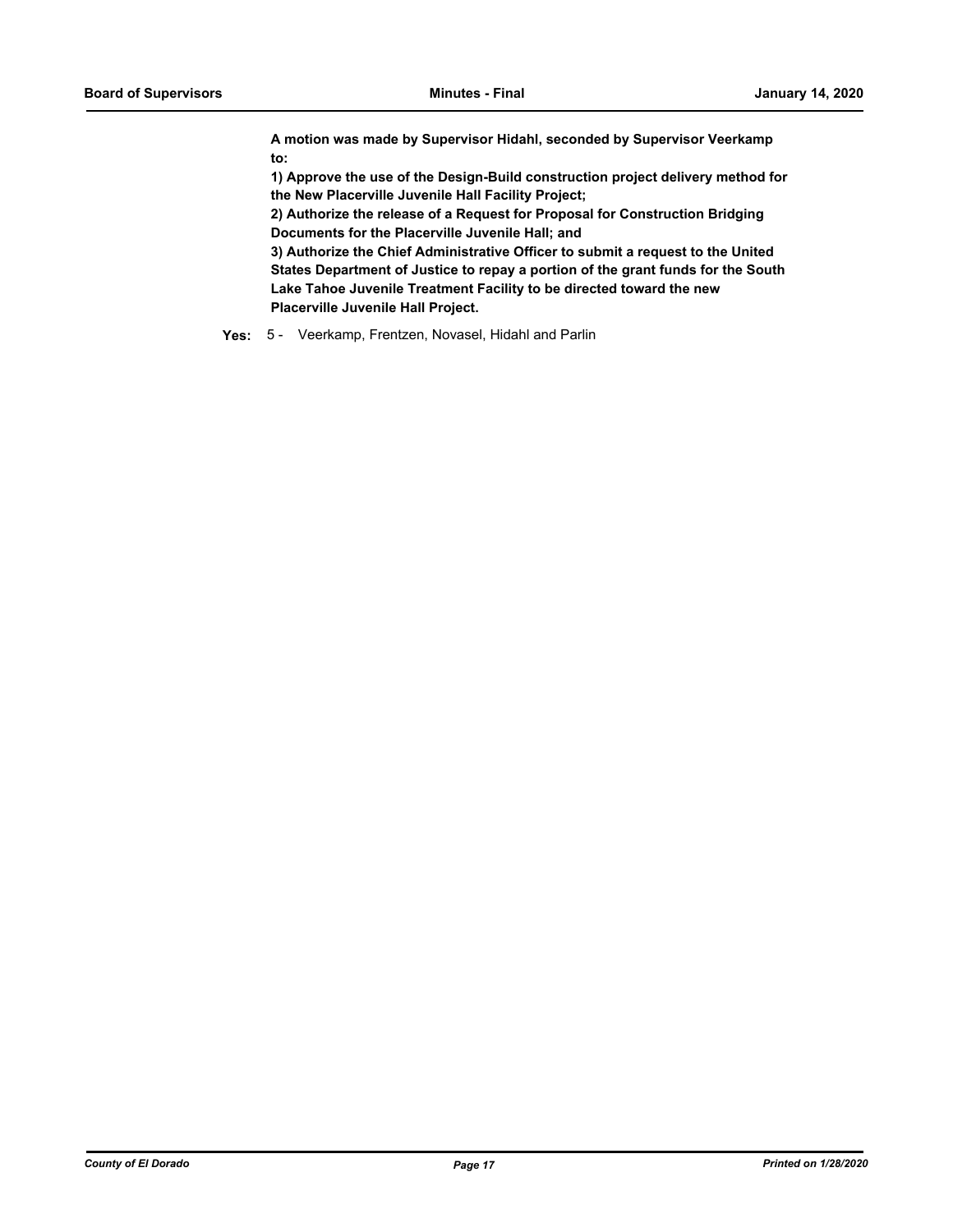### **2:00 P.M. TIME ALLOCATION**

**24.** [19-1826](http://eldorado.legistar.com/gateway.aspx?m=l&id=/matter.aspx?key=27150) HEARING - Planning and Building Department recommending the Board approve and authorize the Chair to sign the following: 1) Resolution **005-2020** entitled "Planning and Building Department Fee Schedule and Policies and Procedures," thereby rescinding prior Resolution **186-2019** adopted by the Board on October 22, 2019

> (Legistar Item 19-0663), and provide direction to staff on which of the following Appeal Fee options the Board would like to adopt: a) Option A (staff recommendation): set the Appeal fee at \$943 based on the analysis presented in Attachment D and convert the base application

> to T&M to recover any costs associated with the Appeal beyond the initial \$943 Appeal fee;

b) Option B: set the Appeal fee at tiered amounts of \$943 for projects appealed to the Planning Commission and \$3,221 for projects appealed to the Board of Supervisors;

c) Option C: set the Appeal fee at \$3,221 (the average cost of an Appeal based on the 2015 fee study);

d) Option D: leave the Appeal fee at the current rate of \$239; or e) Option E: set the Appeal fee at an amount deemed appropriate by the Board. (Est. Time: 30 Min.)

**FUNDING:** Fees for Service.

*Public Comment: J. Harn*

**Supervisor Veerkamp opened the public hearing and upon conclusion of public comment and staff input, closed the hearing.**

**A motion was made by Supervisor Frentzen, seconded by Supervisor Parlin to adopt Resolution 005-2020 entitled "Planning and Building Department Fee Schedule and Policies and Procedures," thereby rescinding prior Resolution 186-2019 adopted by the Board on October 22, 2019 (Legistar Item 19-0663) and adopt Appeal Fee Option D: leave the Appeal fee at the current rate of \$239.**

**Yes:** 5 - Veerkamp, Frentzen, Novasel, Hidahl and Parlin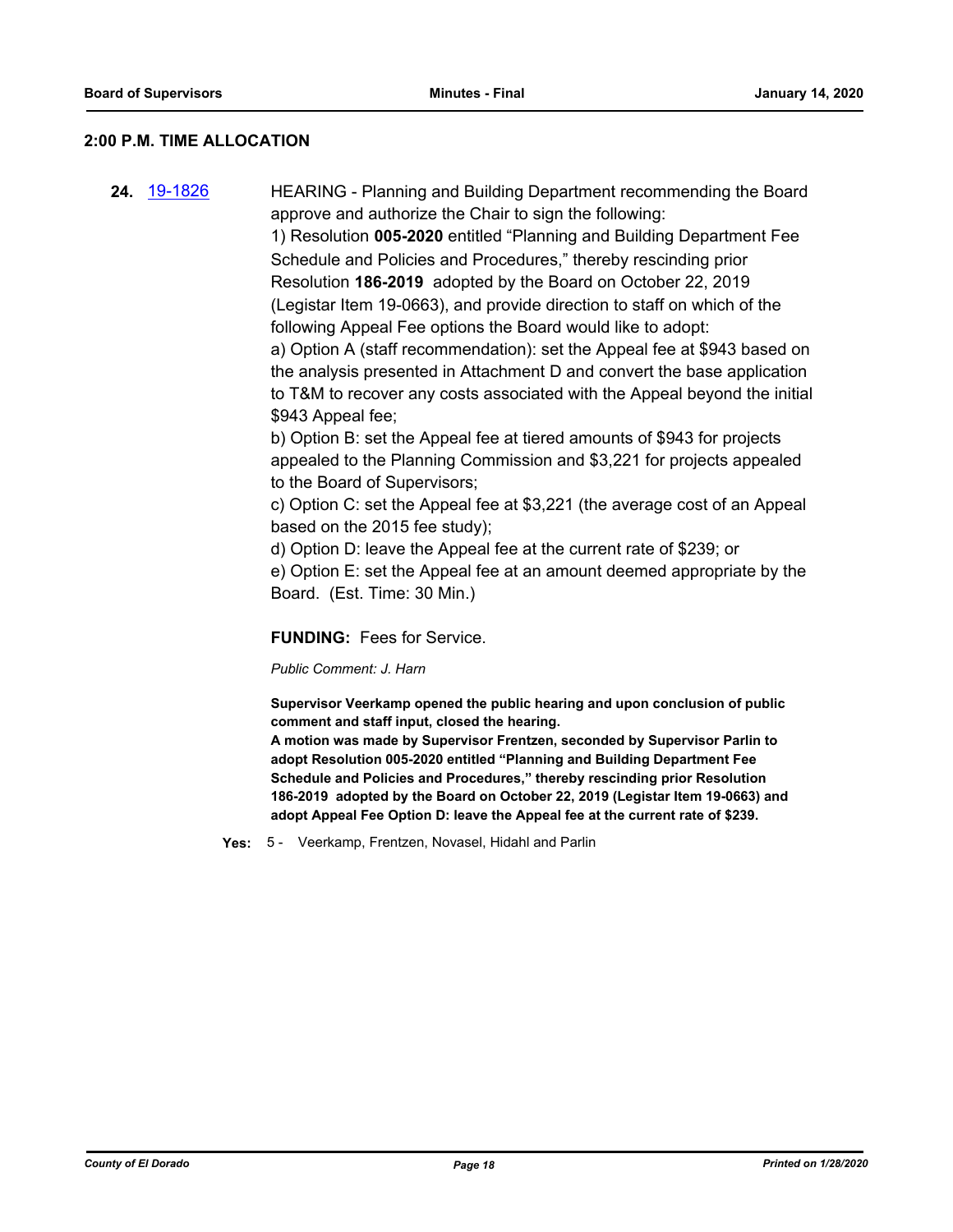**25. 19-1768** HEARING - To consider the recommendation of the Planning Commission on the Vineyards at El Dorado Hills project to request a Rezone (Z16-0002), a Planned Development (PD16-0001), a Phased Tentative Subdivision Map (TM16-1528), and a Design Waiver on property identified by Assessor's Parcel Number 126-100-024, consisting of 114.03 acres, in the Rural Region in the El Dorado Hills area, submitted by Omni Financial, LLC; and the Planning Commission recommending the Board take the following actions: 1) Adopt Resolution **229-2019** certifying the Environmental Impact Report (Attachment C), subject to California Environmental Quality Act Findings and Statement of Overriding Considerations (Attachment D); 2) Adopt the Mitigation Monitoring Reporting Program (Attachment E) detailing the recommended Mitigation Measures in the Environmental Impact Report, in compliance with California Environmental Quality Act Guidelines Section 15097(a); 3) Approve Z16-0002 rezoning Assessor's Parcel Number 126-100-024 applying the Planned Development Combining Zone to the existing underlying zoning of Estate Residential, Five-acre resulting in the new zoning of Estate Residential, Five-acre-Planned Development based on the Findings (Attachment G) presented; 4) Approve Planned Development PD16-0001 establishing a Development Plan allowing the project to utilize density bonuses by clustering residential parcels and dedicating open space and allowing reduced setbacks of 20 foot front setbacks, 15 foot side setbacks and 30 foot rear setbacks for the project, based on the Findings (Attachment G) and subject to the Conditions of Approval (Attachment H) as presented; 5) Approve the Phased Tentative Subdivision Map TM16-1528 consisting of 42 residential lots ranging in size from 43,560 to 46,562 square feet, five open space lots, and one road lot, based on the Findings (Attachment G) and subject to the Mitigation Monitoring Reporting Program (Attachment E) and Conditions of Approval (Attachment H) as presented; 6) Approve the Design Waiver to reduce the standard 101C road width easement from 50 feet to 30 feet as the Findings (Attachment G) could be made; and 7) Adopt Ordinance **5117** for said Rezone. (Supervisorial District 4) (Est. Time: 45 Min.) (Cont. 12/17/19, Item 57)

# **FUNDING:** N/A

# **Applicant request this matter be Continued to February 25, 2020.**

**Supervisor Veerkamp opened the public hearing and upon conclusion of public comment and staff input, closed the hearing. A motion was made by Supervisor Parlin, seconded by Supervisor Novasel to Continue this matter to February 25, 2020.**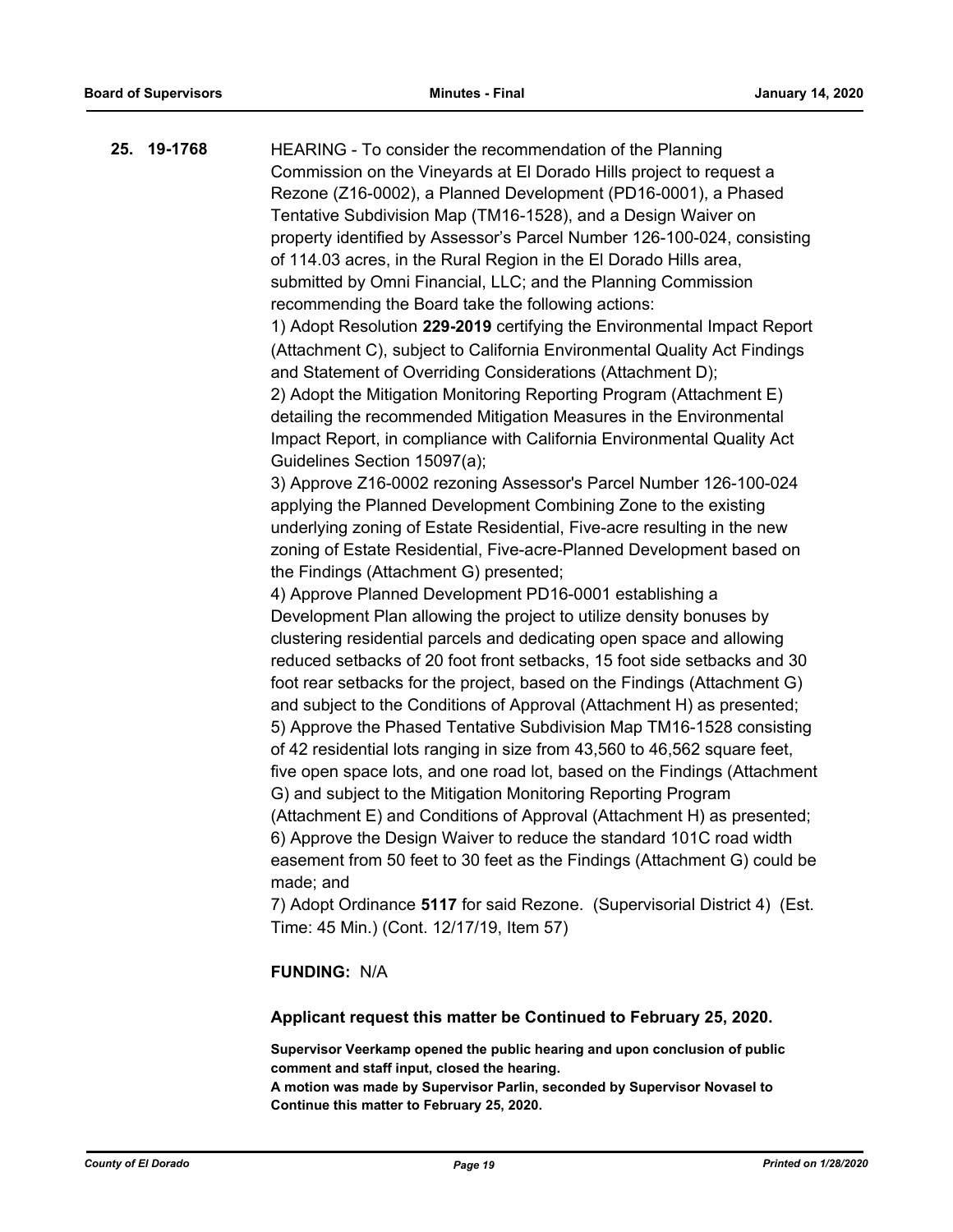**Yes:** 5 - Veerkamp, Frentzen, Novasel, Hidahl and Parlin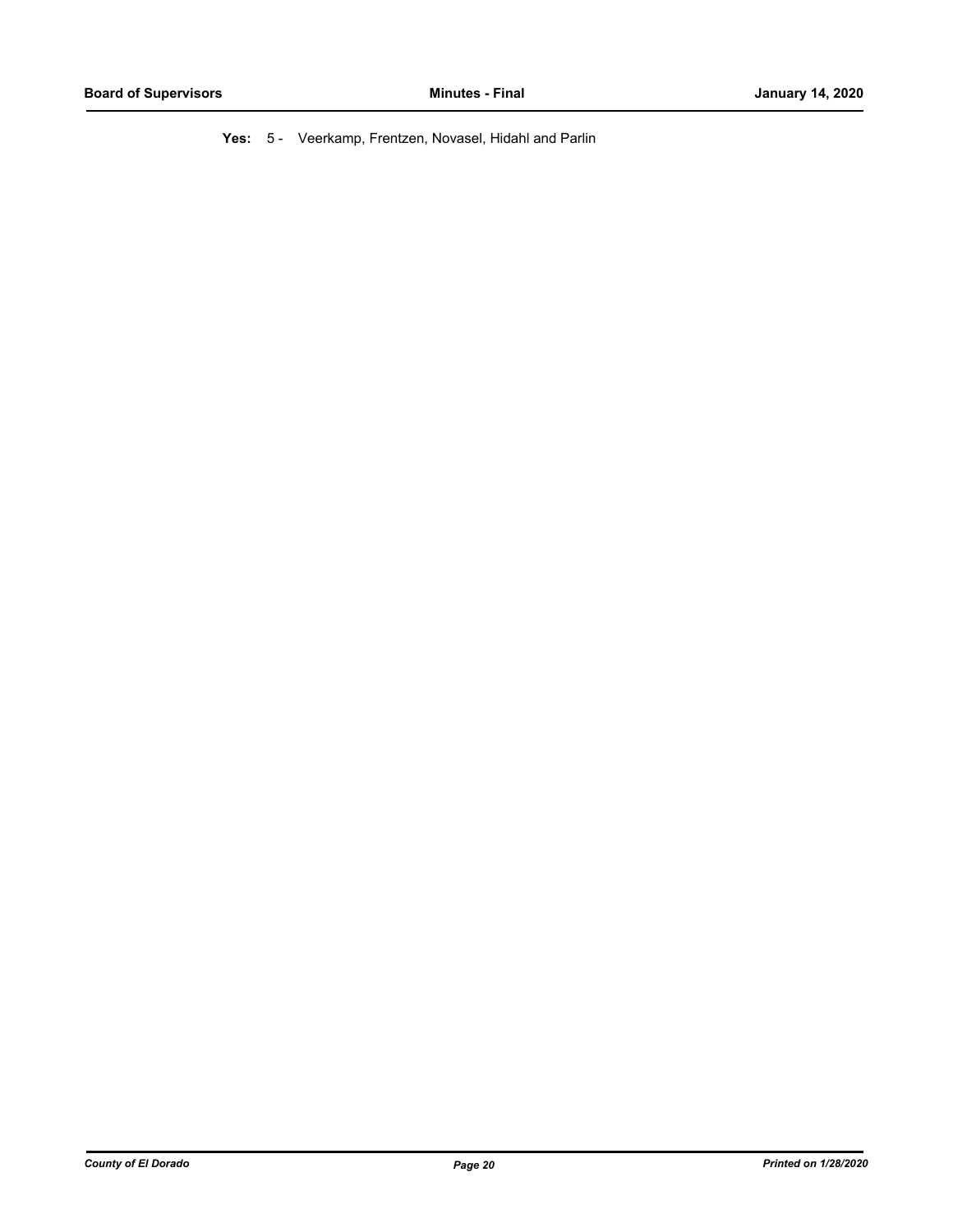#### **ITEMS TO/FROM SUPERVISORS**

**Supervisor Novasel reported on the following: Good Governance Workshop. First 5 meeting. Pollock Pines Community and Economic Development Advisory Committee meeting. Supervisor Parlin reported on the following: Water Agency meeting. Meeting with the Sheriff. Vineyards project meeting. Camino/Pollock Pines Community Center. Cowboy's Honor Ride for Deputy Brian Ishmael. Garden Valley Fire Station breakfast. Good Governance Workshop. Human Rights Commission meeting. Rural County Representatives of California. Supervisor Frentzen reported on the following: Good Governance Workshop. People to People meeting. Water Agency meeting. Vineyard project meeting. Supervisor Hidahl reported on the following: Cub Scout event. FENIX meeting. Veterans Affairs Commission meeting. Community and Economic Development Advisory Committee meeting. Good Governance Workshop. Special Planning Commission meeting. Commission on Aging meeting. Crab and Tri Tip fundraiser. Supervisor Veerkamp reported on the following: Water Agency meeting. Unpermitted structure discussion. Apple Hill annual event. New employee orientation. Heroes Night. Good Governance Workshop. MORE annual event. Search and Rescue event. Chocolate Affair.**

# **CAO UPDATE**

**Don Ashton, Chief Administrative Officer, reported on the following: Boys and Girls Club on the Divide fundraiser. Governor's recommended budget.**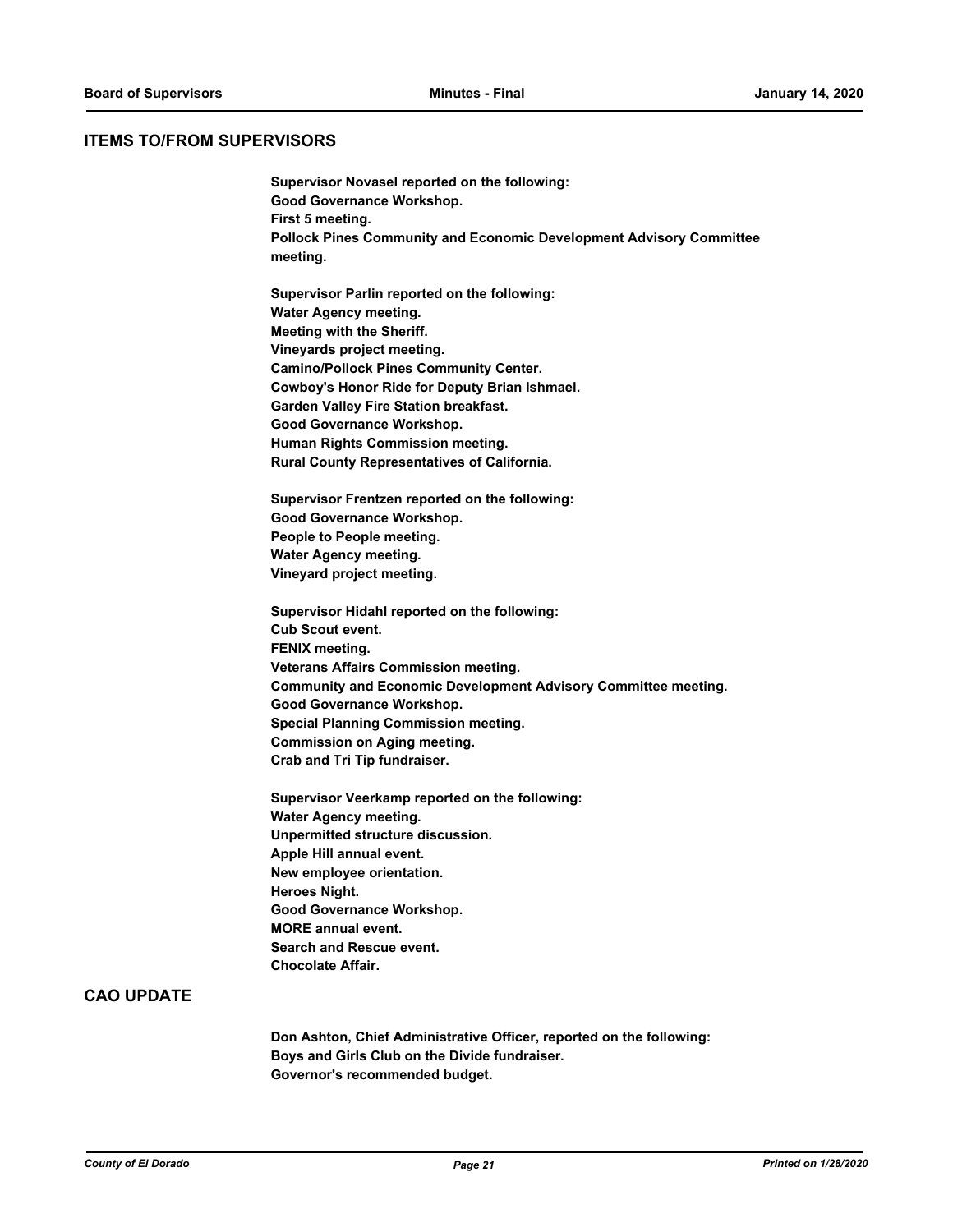# **ADJOURNED AT 2:48 P.M.**